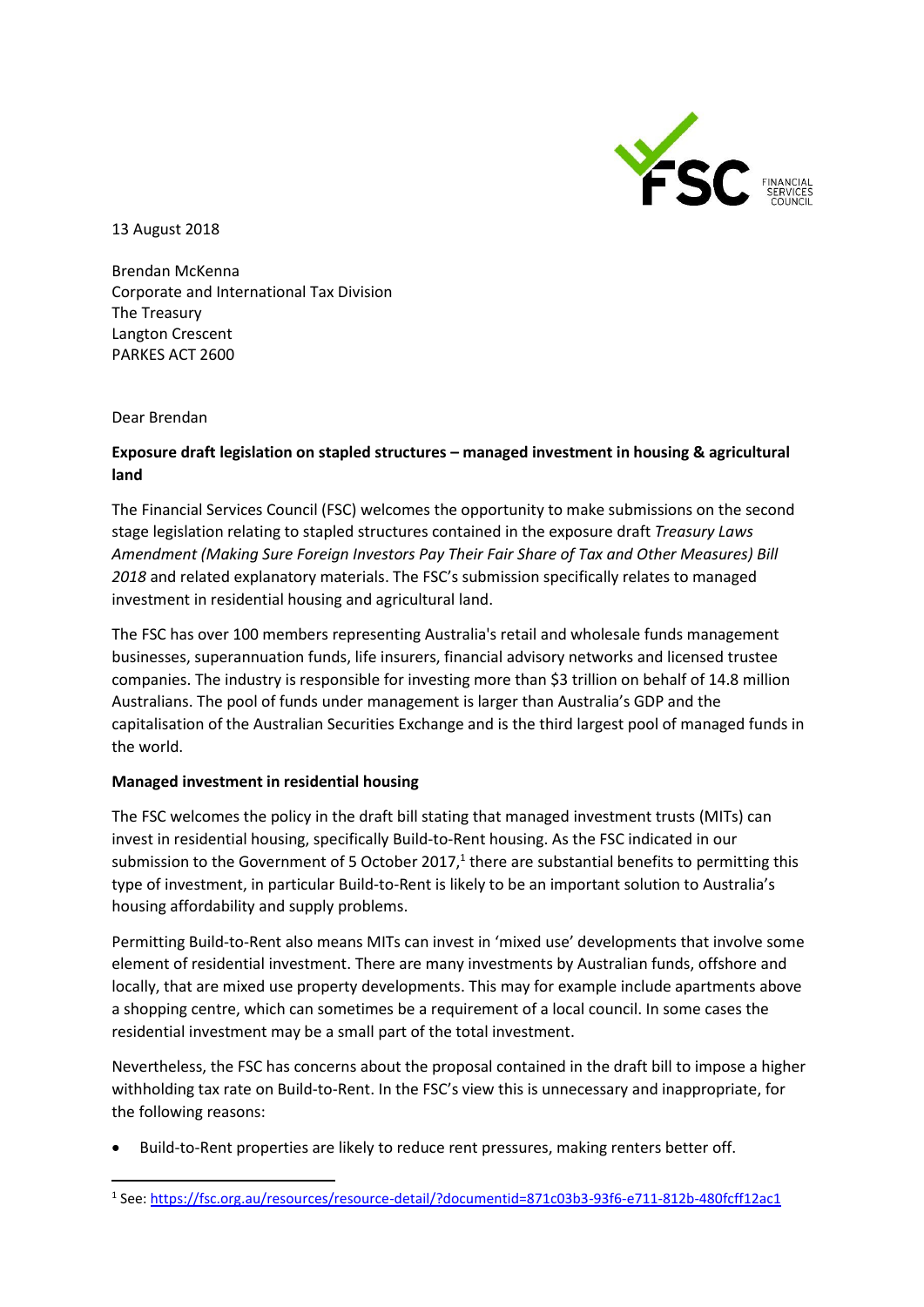- This measure is not protecting revenue. The Government would currently be receiving almost no revenue from Build-to-Rent as the asset class is nearly non-existent in Australia.
- If Build-to-Rent expands, then any revenue impact of a lower withholding tax rate would be offset by factors including:
	- $\circ$  The costs to governments from rent assistance and social housing is likely to decline (as noted earlier, Build-to-Rent is likely to reduce rent pressures).
	- o If prospective home owners instead choose to rent long-term in a Build-to-Rent property, then the impact on government budgets is likely to be positive as home ownership is significantly tax preferred over rental properties.
	- o If prospective housing investors instead choose to invest in a Build-to-Rent property, then tax revenue of governments could increase as state land tax treats individual investors more favourably, and the extent of negative gearing could decline.
- There is no clear policy rationale to have a higher withholding tax rate on managed investment in housing compared to commercial property such as office and retail — particularly commercial accommodation such as hotels.
- This tax differential is likely to show up, in part, as higher rents for tenants in these properties. Similarly, there is no clear rationale why a resident in a Build-to-Rent property should pay higher rent than a tenant in commercial property including an office block or shopping centre. A tax penalty causing higher housing rents is, on the face of it, inequitable.
- The Build-to-Rent sector is well developed in some other countries, such as in the USA, and Australia needs to support, not penalise, the participation of foreign managers and investors with substantial expertise in this sector.
- If Build-to-Rent expands in Australia, this will mean the one missing domestic managed investment asset class (residential property) will at last be available in volume to local and foreign investors. This will aid diversification and allow investors to gain exposure to residential property without having to buy a property directly.

# **Managed investment in agricultural land**

The FSC also does not support the proposals contained in the draft Bill to impose a higher withholding tax rate on MIT investment in agricultural land. Some of the FSC's concerns are similar to the concerns with Build-to-Rent, while some are specific to agricultural land. These concerns are outlined below.

## *Policy*

- The proposal will disadvantage Real Estate Investment Trusts (REITs) holding agricultural land compared to all other REITs. There is no clear policy rationale to have a higher withholding tax rate on managed investment in agriculture compared to commercial property such as office and retail.
	- $\circ$  This tax differential is likely to show up, in part, as higher rents for these properties. There is no clear rationale why rents for agricultural properties should be higher than for other commercial property. For example, it is unclear why supermarket chains will potentially have lower rents than their fresh produce suppliers.
- The Government has indicated it is interested in promoting managed investment into agriculture through superannuation funds, including by instituting a Parliamentary Inquiry into this issue – the Standing Committee on Agriculture and Water resources inquiry into barriers to superannuation fund investment in Australian agriculture, announced 24 May 2018. In this context, it is inconsistent to *encourage* managed investment into agriculture *inside* super on the